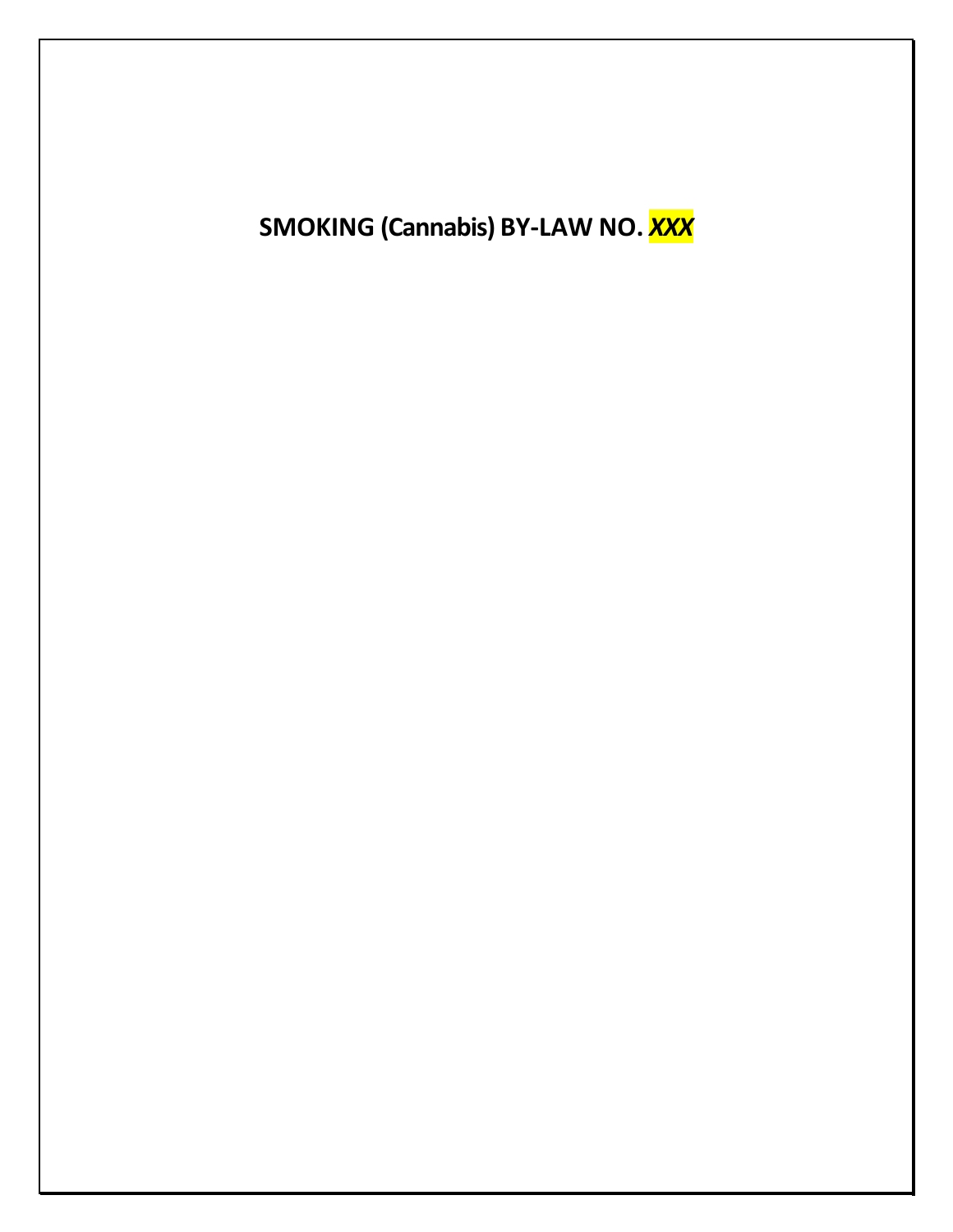A BY-LAW of the *Insert community name here* to prohibit and regulate smoking cannabis in public places;

PURSUANT TO *Section 102 of the Cities, Towns and Villages Act, R.S.N.W.T., 1988 c. C‐8 or Hamlets Act, S.N.W.T. 2003, c. 22, s. 43.*;

WHEREAS a Council may make by‐laws pursuant to Section 102 of the *Cities, Towns and Villages Act Hamlets Act, S.N.W.T. 2003, c. 22, s. 43.* respecting public health and contagious diseases, and, specifically, prohibiting or regulating smoking cannabis in public places; and

WHEREAS it is desirable in the interest of promoting the health, safety and welfare of the inhabitants of the *insert community name here*, to prohibit or regulate smoking cannabis, or both, in public places in the insert community name here as hereinafter set out;

NOWTHEREFORE, THE COUNCILOF THE *insert community name here*, in regular session duly assembled, enacts as follows:

## **SHORT TITLE**

1. This by‐law may be cited as the "**Smoking Cannabis By‐law"**.

## **INTERPRETATION**

- 2. In this by‐law:
	- "Canteen" means a military or quasi‐military mess or the canteen facility of a fire hall in respect of which a canteen licence has been issued pursuant to the *Liquor Act*;
	- "Childcare Centre" means an establishment provided for the care of children which is operated by municipal, territorial or federal governments or is privately owned or operated.

"Insert type of community here" means the *insert the formal community name* here;

"Community Recreational Property"means "Public Parks" and "Recreation Facilities"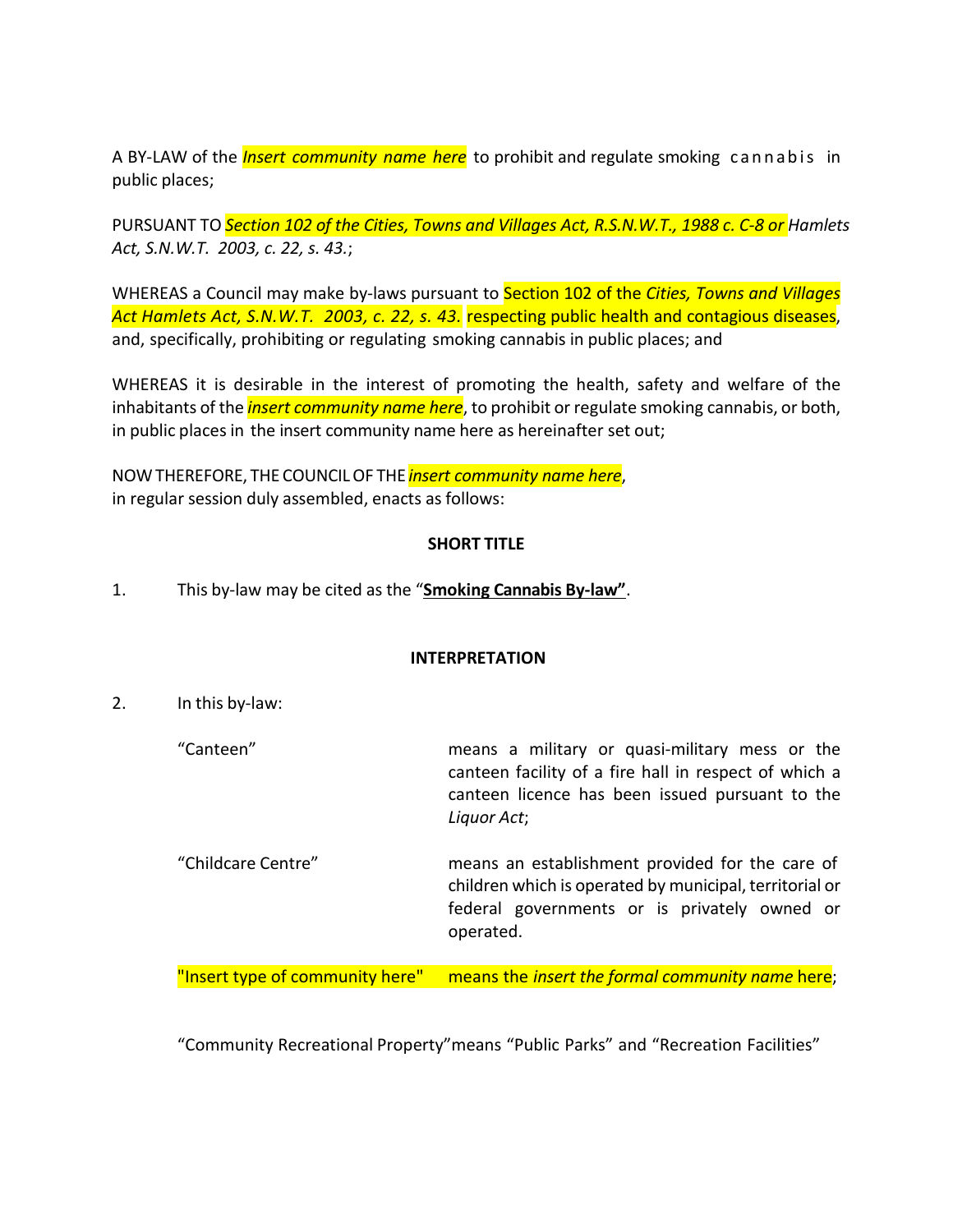| "Club"                            | means a social, sporting, community, benevolent or<br>fraternal order or society, or any branch of it, in<br>respect of which a club license has been issued<br>pursuant to the Liquor Act;                                                                                                                                                                                  |  |  |
|-----------------------------------|------------------------------------------------------------------------------------------------------------------------------------------------------------------------------------------------------------------------------------------------------------------------------------------------------------------------------------------------------------------------------|--|--|
| "Cultural and<br>Sports Facility" | means a cultural and sports<br>facility in respect of which a cultural and sports<br>facility license has been issued pursuant to the Liquor<br>Act;                                                                                                                                                                                                                         |  |  |
| "Health Care Clinic"              | means any place in which medical, dental, optical,<br>physiotherapy, chiropractic, therapeutic massage or<br>other similar health services are provided or<br>arranged but does not include a hospital;                                                                                                                                                                      |  |  |
| "Hospital"                        | means an institution operated for the care of the<br>diseased, injured or sick people and includes a<br>nursing station and a health centre;                                                                                                                                                                                                                                 |  |  |
| "Licensed Dining Room"            | means a dining room in respect of which a dining<br>room license has been issued pursuant to the Liquor<br>Act;                                                                                                                                                                                                                                                              |  |  |
| "Officer"                         | means a person who is appointed in accordance with<br>Cities, Towns and Villages Act/Charter<br>the<br>Communities Act/Hamlets Act/Tlicho Community<br>Governments Act as a By-law Officer to enforce the<br>by-laws of the <i>insert community name here</i> or any<br>Peace Officer who is authorized to enforce the by-<br>laws of the <i>insert community name here;</i> |  |  |
| "Place of Employment"             | means any indoor place of work other than:                                                                                                                                                                                                                                                                                                                                   |  |  |
|                                   | (i)<br>a private home which also serves as a place<br>of work; or                                                                                                                                                                                                                                                                                                            |  |  |
|                                   | (iii)<br>workplace occupied solely by an<br>a<br>independent contractor or only by the<br>partners to a partnership.                                                                                                                                                                                                                                                         |  |  |
| "Post"                            | means the erection or placing of a sign and includes<br>the act of keeping the sign continuously displayed;                                                                                                                                                                                                                                                                  |  |  |
| " Private Recreational            | means a private recreational                                                                                                                                                                                                                                                                                                                                                 |  |  |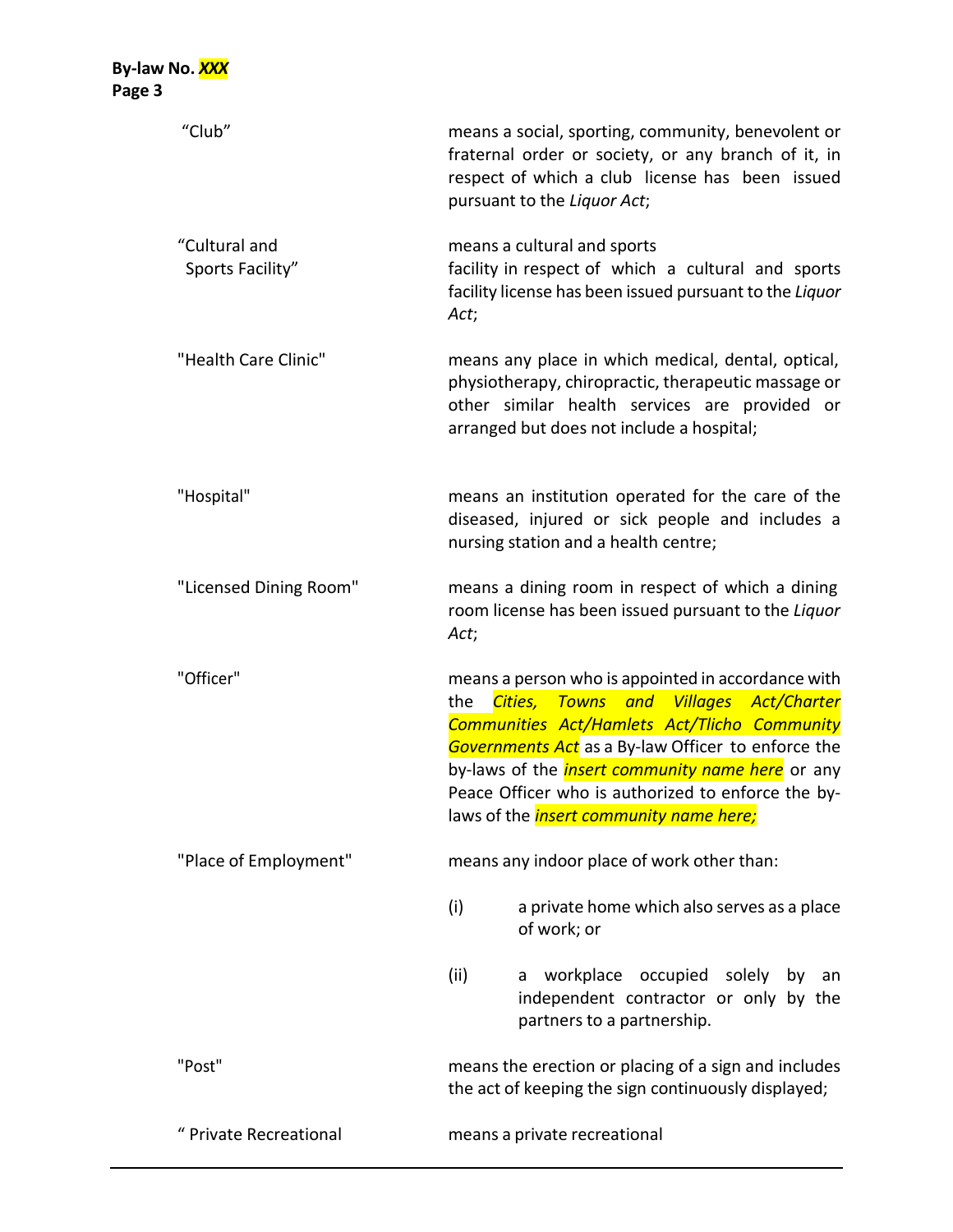| Facility"        | Act;          | facility in respect of which a private recreational<br>facility licence has been issued pursuant to the Liquor                                                                                                                                                                                                                                                                                                                                                                                                                                  |  |
|------------------|---------------|-------------------------------------------------------------------------------------------------------------------------------------------------------------------------------------------------------------------------------------------------------------------------------------------------------------------------------------------------------------------------------------------------------------------------------------------------------------------------------------------------------------------------------------------------|--|
| "Proprietor"     | means:<br>(i) | the person who controls, governs or directs<br>the activity carried on within the building,<br>place or premises referred to in this by-law<br>and includes any person in charge thereof<br>or any person who controls, governs or<br>directs the activity carried on therein;                                                                                                                                                                                                                                                                  |  |
|                  | (ii)          | the owner or driver of a taxi cab;                                                                                                                                                                                                                                                                                                                                                                                                                                                                                                              |  |
|                  | (iii)         | the owner or driver of a public bus or other<br>form of public transportation;                                                                                                                                                                                                                                                                                                                                                                                                                                                                  |  |
|                  | (iv)          | the owner or driver of a school bus;                                                                                                                                                                                                                                                                                                                                                                                                                                                                                                            |  |
|                  | (v)           | the governing body of a hospital, health<br>care facility, school or college;                                                                                                                                                                                                                                                                                                                                                                                                                                                                   |  |
| "Public Place"   | for           | means a building or enclosed structure or portion<br>thereof used for the gathering together of persons<br>education, worship,<br>purposes<br>of<br>the<br>entertainment, recreation, business or amusement<br>including restaurants, licensed dining rooms,<br>canteens, clubs, cocktail lounges, cultural and sports<br>facilities and private recreational facilities. A private<br>residential dwelling, a private vehicle or a place of<br>employment which is not generally accessible to the<br>public are not considered public places. |  |
| "Reception Area" |               | means the public space of an office or other<br>establishment used for the receiving or greeting of<br>customers, clients or other persons dealing with such<br>office or establishment;                                                                                                                                                                                                                                                                                                                                                        |  |
| "Restaurant"     | Act;          | means a dining room or similar public eating place<br>that is not a licensed premise pursuant to the Liquor                                                                                                                                                                                                                                                                                                                                                                                                                                     |  |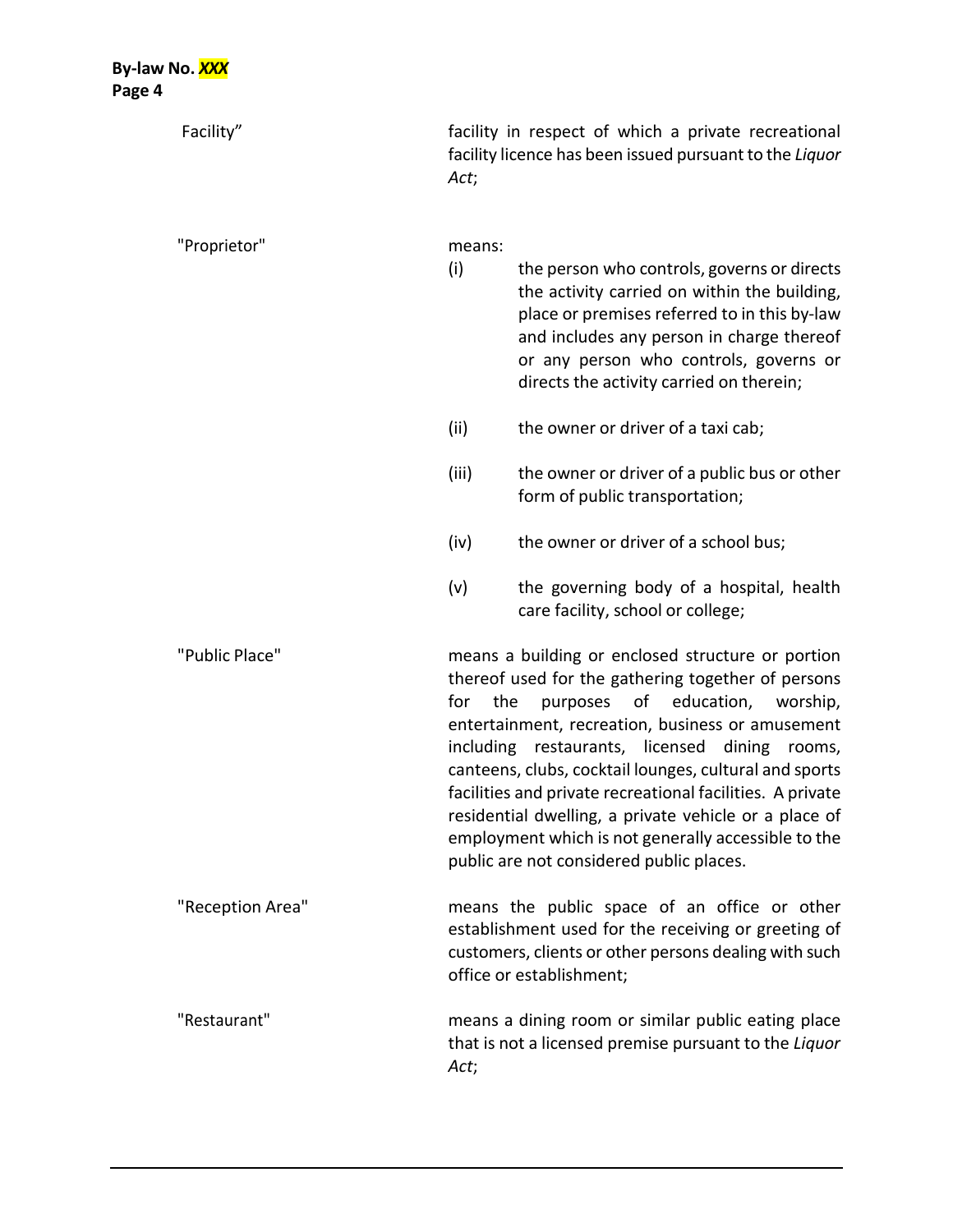| "Retail Shop"       | means any indoor place or premises, booth or stall<br>where goods are displayed or offered for sale by<br>retail, but does not include a restaurant, licensed<br>dining room or a hotel;                                                                                                                                                                                               |
|---------------------|----------------------------------------------------------------------------------------------------------------------------------------------------------------------------------------------------------------------------------------------------------------------------------------------------------------------------------------------------------------------------------------|
| "Service Business"  | means any business that derives the majority of<br>revenue from the provision of services and includes<br>but is not limited to a barber shop, hair salon, real<br>estate office, dry cleaner, mechanical shop, appliance<br>repair shop, travel agency, law firm or accounting<br>firm;                                                                                               |
| "Service Counter"   | means a counter at which one or more persons are<br>standing awaiting service of any kind, but does not<br>include a counter or desk where the customer is<br>seated to do business;                                                                                                                                                                                                   |
| "Service Line"      | means a line of one or more persons standing<br>awaiting service of any kind, and includes but is not<br>sales, transactions,<br>limited<br>provision<br>to<br>οf<br>information or advice and the exchange or transfer of<br>money or goods, but does not include a counter or<br>desk where the customer is seated to do business or<br>a service line at a private social function; |
| "Smoke" or Smoking" | means to inhale, exhale, burn, carry or control a<br>lighted cigarette, cigar, pipe, or other equipment that<br>burns any substance, including without limitation<br>tobacco and cannabis, or generates smoke, and<br>includes Vaping;                                                                                                                                                 |
| "Vaping"            | means the use of an electronic cigarette, vaporizer,<br>or other similar equipment used to vaporize any<br>substance whether or not it contains nicotine.                                                                                                                                                                                                                              |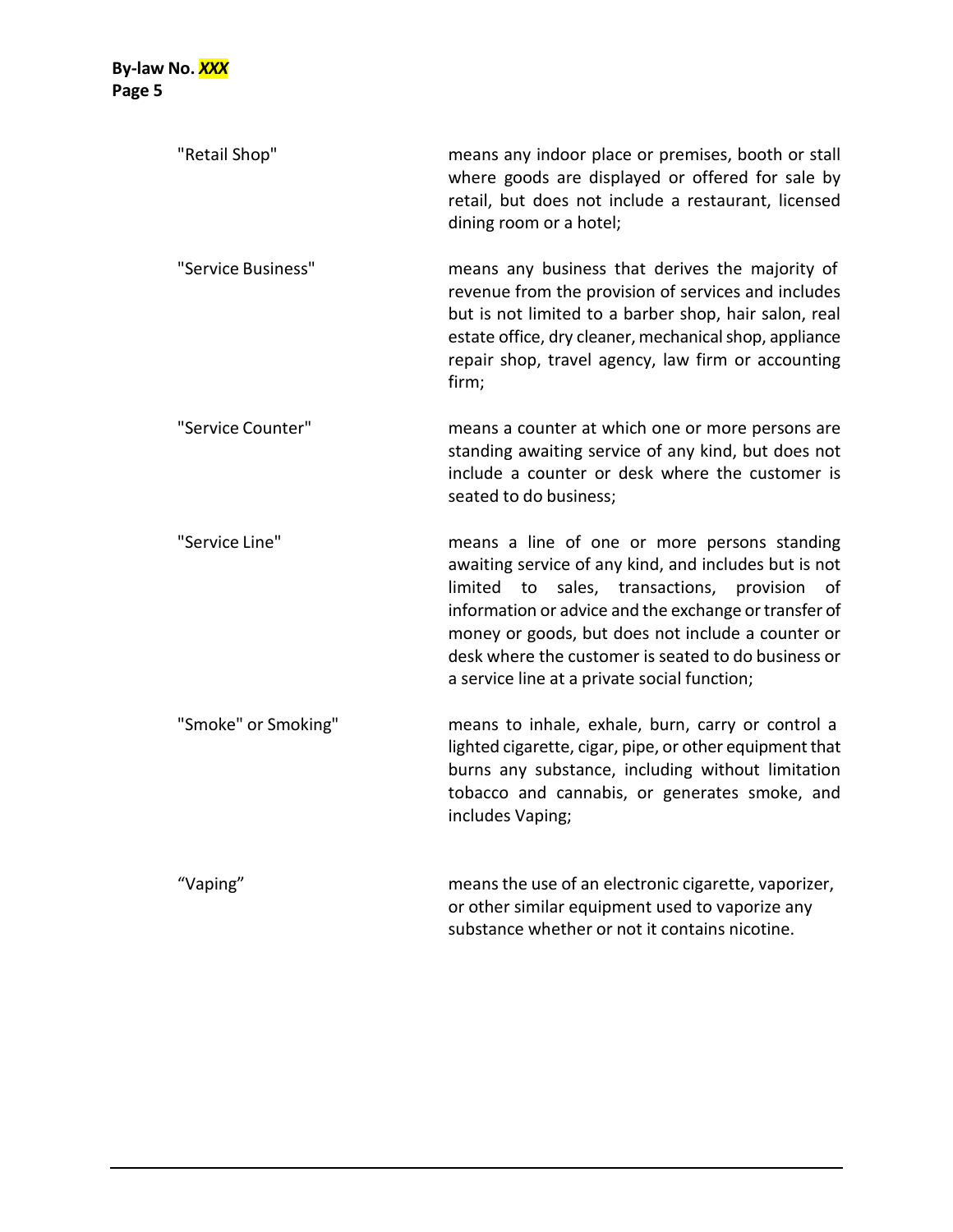**By‐law No.** *XXX* **Page 6**

## **SMOKINGRESTRICTIONS**

3. No person shall smoke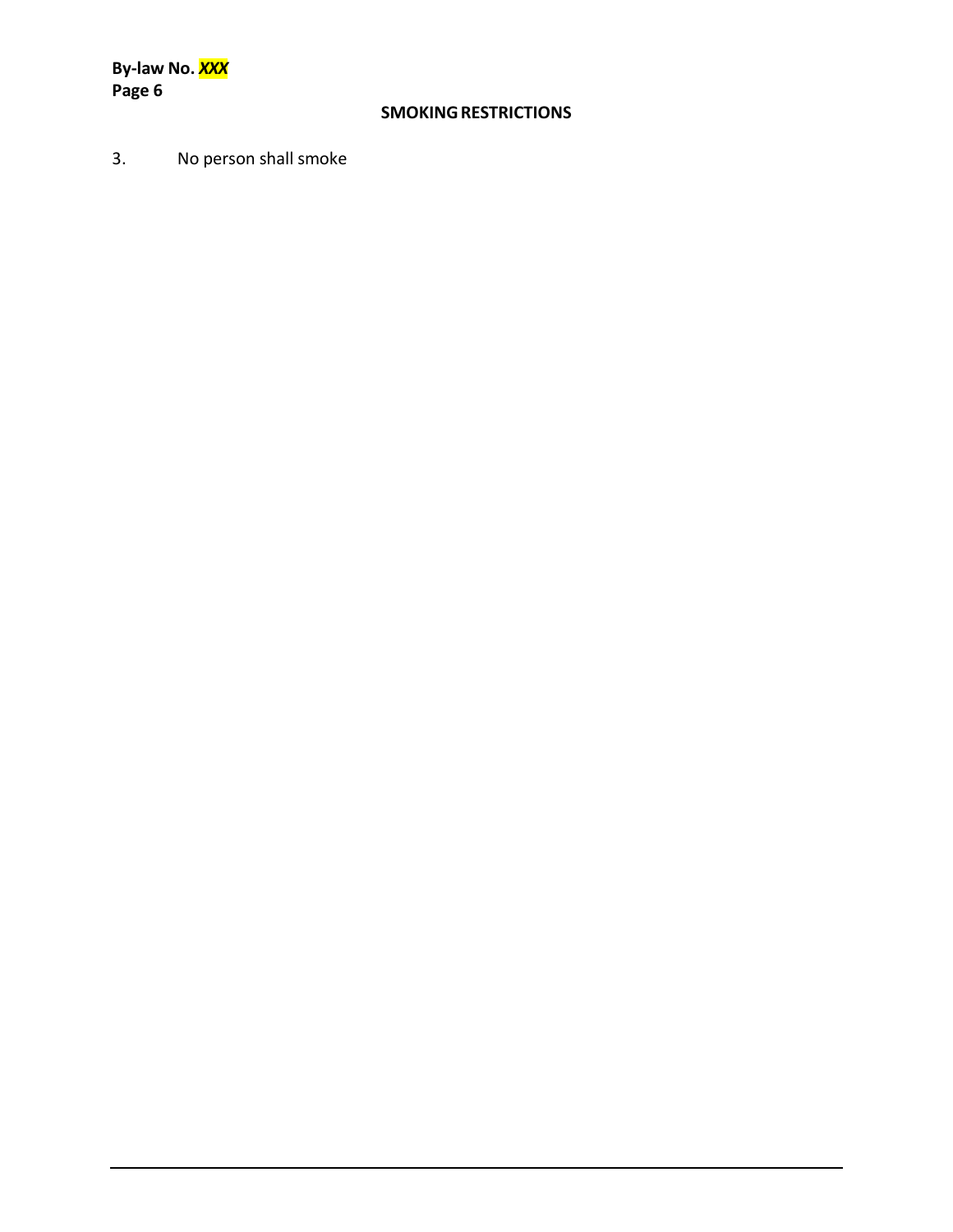- (a) in a public place;
- (b) in the common areas of buildings that are generally open to and accessible by the public or generally available for common use by the occupants including, but not limited to, hallways, foyers, stairways, elevators, escalators, laundry rooms, washrooms and amenity areas;
- (c) in any part of a service business where clients are served;
- (d) in any reception area;
- (e) in a taxi cab or limousine whether on or off duty;
- $(f)$  in a school bus, city transit bus or other form of public transportation or in a transit shelter used for any of these forms of transportation;
- (g) while standing in or near a service line or service counter in any building generally open to and accessible by the public;
- (h) in any part of a retail shop generally open to and accessible by the public;
- (i) in a cultural or sports facility;
- (j) in a hotel or motel room designated by the proprietor as non-smoking;
- (k) in the concourse of a retail shopping centre;
- (l) in a childcare centre;
- (m) in a health care clinic;
- (n) in a hospital except in a smoking area designated as such by the proprietor; or
- (o) on any City/Town/Hamlet/Community Recreational Property except:
	- (i) in a smoking area designated as such by the City/Town/Hamlet/Community; or
	- (ii) when it is part of a cultural or spiritual ceremony.
- 4. No person shall smoke cannabis in any facility or vehicle leased, owned, rented, chartered or operated by the City/Town/Hamlet/Community.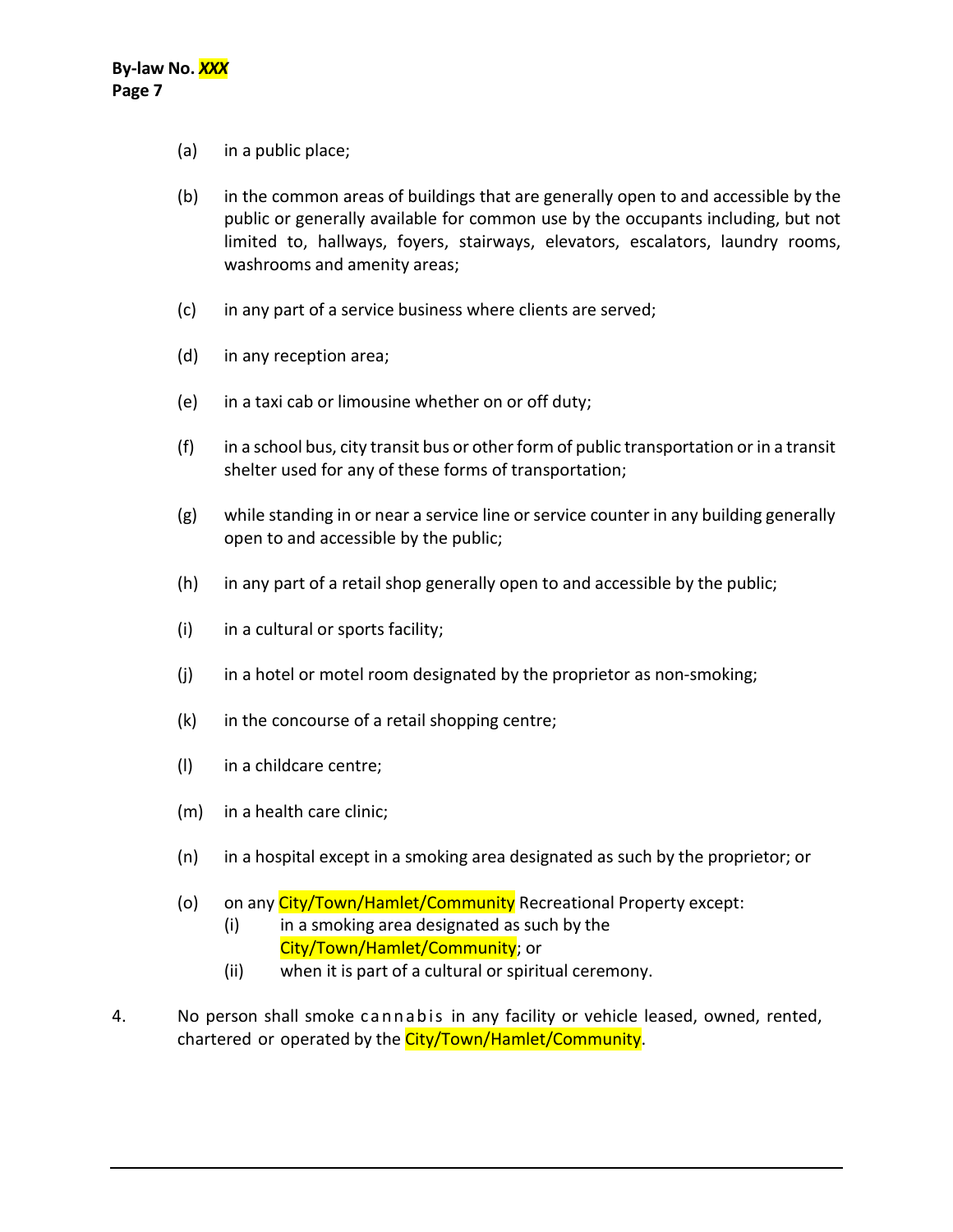### **GENERAL PROVISIONS**

- 5. Notwithstanding the specific provisions listed elsewhere in this by-law, the proprietor of any building, or other indoor premise not specifically listed in this by-law, may designate all or any portion of such premises as a non‐smoking area by posting therein no smoking signs in accordance with this by‐law.
- 6. When the proprietor of any premises has designated the premises or a portion thereof as a non‐smoking area or where this by‐law prohibits smoking cannabis in all or a portion of the premises, the proprietor shall:
	- (a) post signs in conspicuous locations as prescribed in this by‐law; and
	- (b) not permit smoking in the premises or portion thereof which has been designated a non‐smoking area.
- 7. No person shall smoke in a non‐smoking area designated by a proprietor or established pursuant to this by‐law.
- 8. No proprietor shall place ashtrays or similar receptacles on tables or other locations where smoking is prohibited by this by‐law.

#### **SIGNS**

- 9. The proprietor of any building, structure, space, place or area where smoking is prohibited by this by‐law shall post a sign in proximity to the main entrance bearing the text
- 10. "THIS IS A SMOKE‐FREE ENVIRONMENT ‐ NO SMOKING".
- 11. All signs required to be posted pursuant to this by‐law shall conform to the following specifications:
	- (a) all signs shall include the words " $Commonuity$  Name By-law No. XXX" in letters not less than one-half (2) of the height for signs with letter height of three (3) centimeters and not less than one-quarter (1/4) of the height of letters on all other sizes of signs;
	- (b) any sign posted to designate no smoking shall display the international symbol as set out in Schedule "A", attached hereto and forming part of this by-law. Such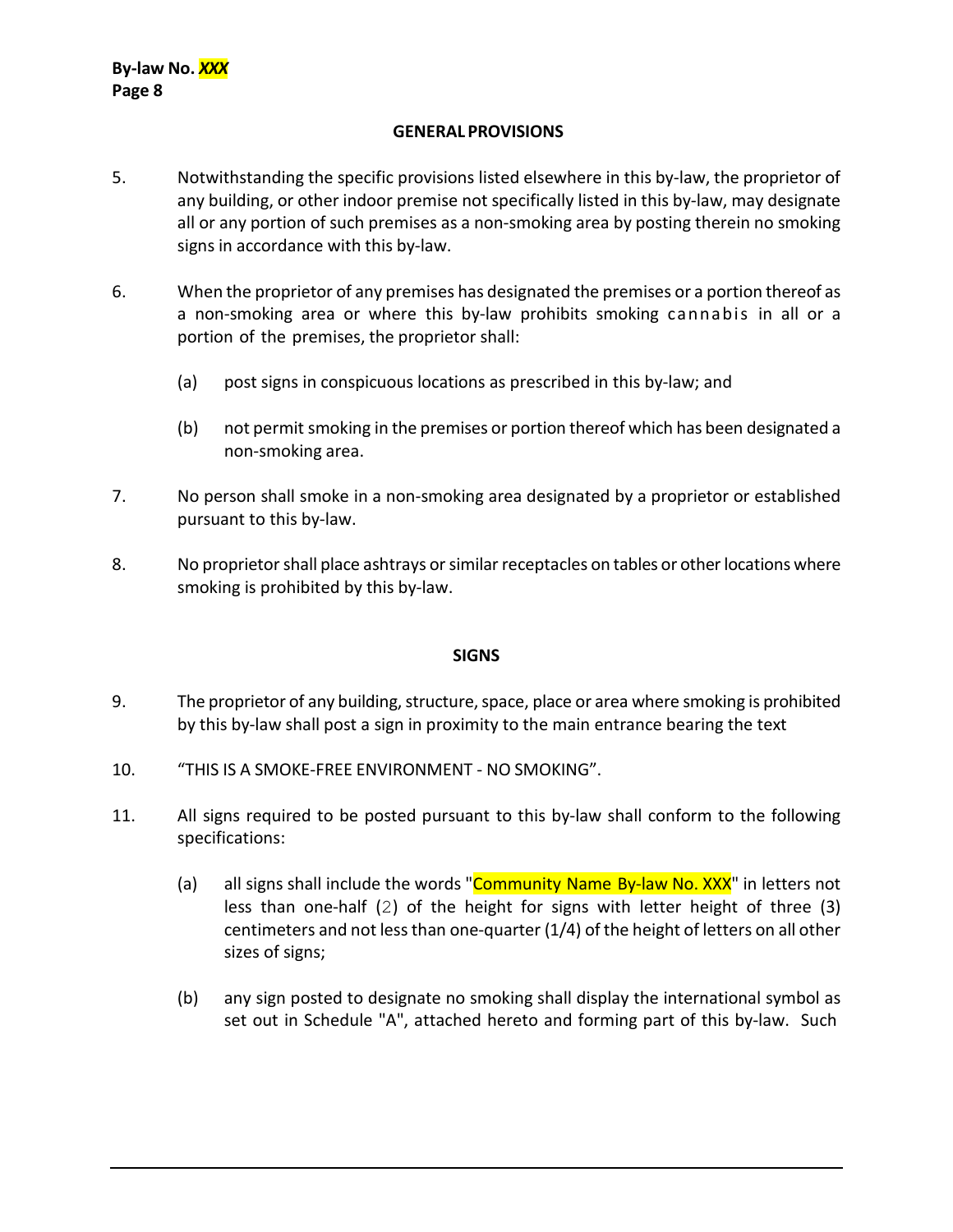graphic symbol shall occupy not less than twenty‐five (25%) percent of the size of the sign;

- (c) signs shall consist of at least two (2) contrasting colours, or if the lettering is to be applied to a clear panel then the lettering shall contrast to the colour of the background;
- (d) all signs used to identify smoking or non‐smoking areas shall be placed at a height and location easily seen by a person in the premises, and shall not be obscured in any way;
- (e) the size of lettering for signs shall be based upon heights and viewing distances as set out in Schedule "B" attached hereto and forming part of this by‐law;
- (f) lettering may be in either upper case or lower case or a combination thereof but "letter height" when used in this section means the actual height of a letter whether or not it is in upper or lower case.
- 12. No person shall remove, alter, conceal, deface or destroy any sign posted by any person pursuant to this by‐law.

## **PENALTIES**

- 13. Any corporation which fails or neglects to perform the duties or requirements imposed upon it under the provisions of this by-law is guilty of an offence and liable on summary conviction to a fine not exceeding ten thousand dollars (\$10,000).
- 14. Any individual, other than a corporation, who contravenes any of the provisions or requirements of this by-law is guilty of an offence and liable on summary conviction to a fine not exceeding two thousand dollars (\$2,000).
- 15. An Officer may issue a Summary Offence Ticket Information in the form prescribed by the *Summary Conviction Procedures Act* and regulations, to any person who violates any provision of this by‐law and such individual or corporation may, in lieu of prosecution, pay the City/Town/Hamlet/Community the voluntary penalty, for the offense as listed in Schedule C, attached hereto and forming part of this by-law, prior to the court date specified on the ticket.
- 16. Should any provision of this by-law be found to be invalid then such invalid provision shall be severed and the remaining by-law shall be maintained.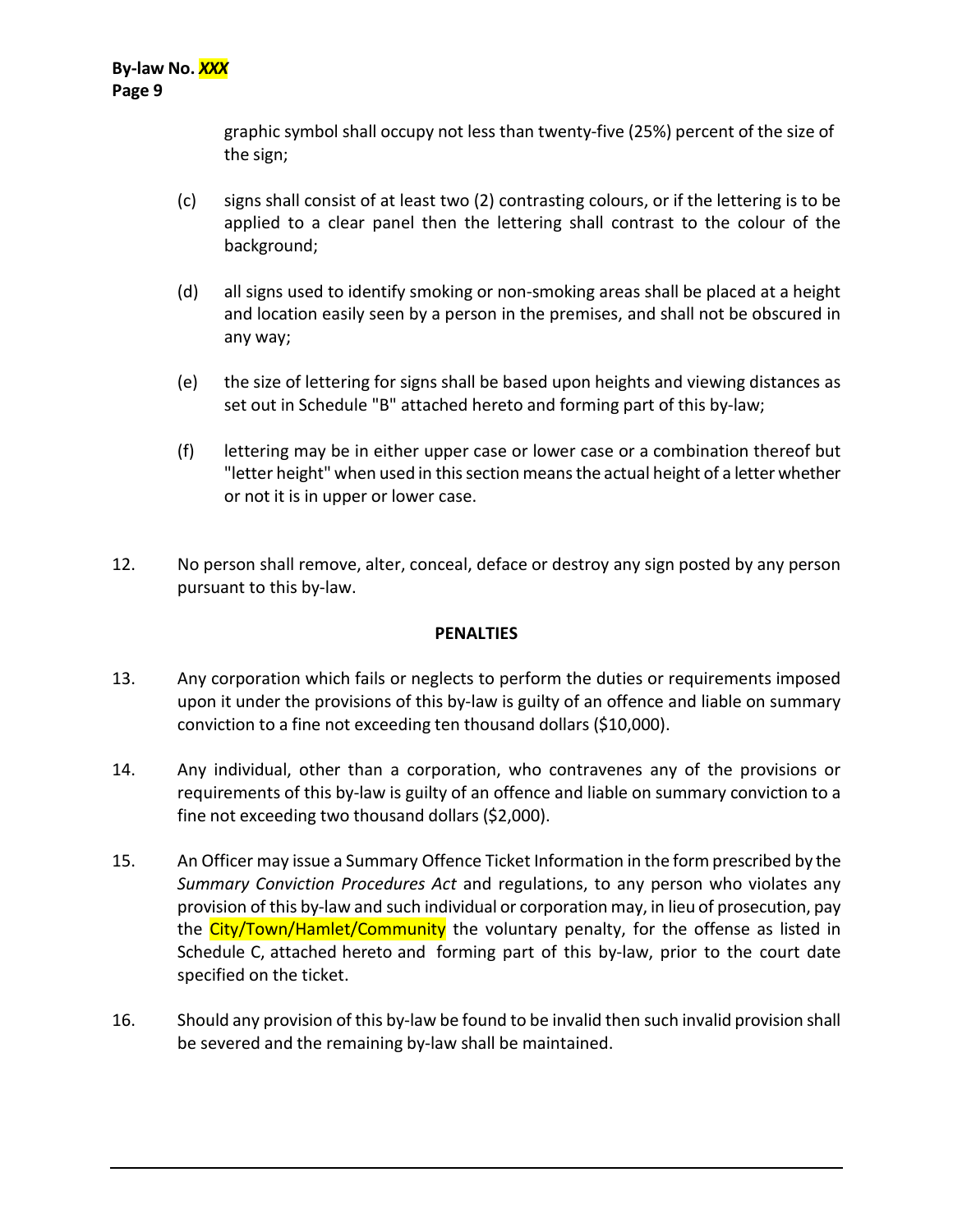#### **REPEALS**

17. By‐law Nos*. XXX and XXXX* are hereby repealed.

#### **EFFECT**

18. This by‐law shall come into effect on *insert date here* and when otherwise meeting the requirements of sections 56 and 57 of the *Cities, Towns and Villages Act*.

Read a first time this \_\_\_ day of \_\_\_\_\_\_\_\_\_\_, 20\_\_\_.

Read a second time this  $\_\_\_$  day of  $\_\_\_\_\_\_\_\_\$ , 20 $\_\_\_\.\$ 

Read a third time this  $\_\_\_$  day of  $\_\_\_\_\_\_\_\_\_\$  20 $\_\_\_\.\$ 

\_\_\_\_\_\_\_\_\_\_\_\_\_\_\_\_\_\_\_\_\_\_\_\_\_\_

Signed, certified by the senior administrative officer and sealed this  $\_\_\_$  day of  $\_\_\_\_\_\_\_$  20 $\_\_\_\$ .

Mayor

I hereby certify that this bylaw has been made in accordance with the requirements of the **Hamlets Act and** the bylaws of the Hamlet of \_\_\_\_\_\_\_\_\_\_\_\_\_\_.

> \_\_\_\_\_\_\_\_\_\_\_\_\_\_\_\_\_\_\_\_\_\_\_\_\_\_ Senior Administrative Officer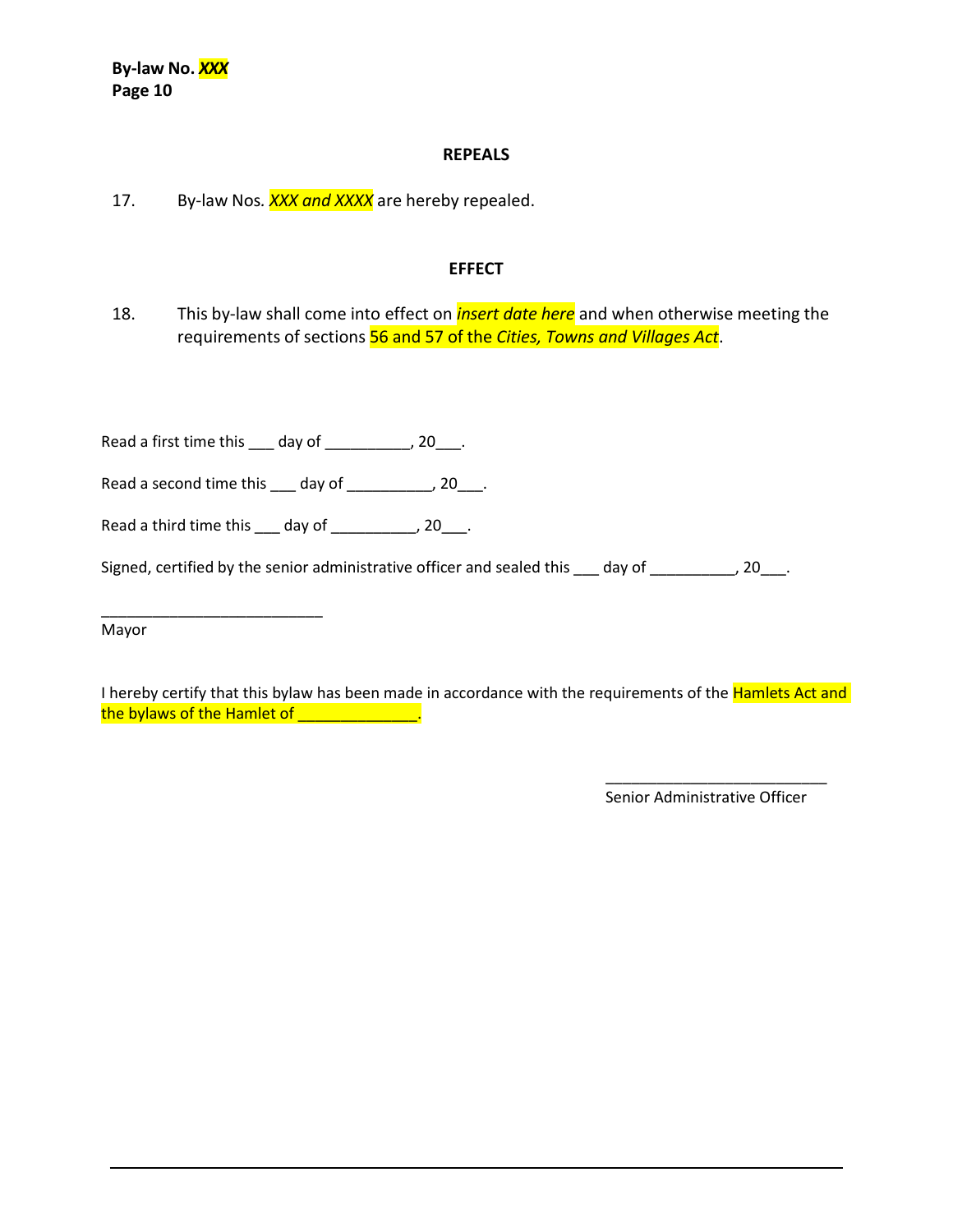*INSERT COMMUNITY NAME HERE* **BY ‐LAW NO** *. XXX* **Schedule A**

**Page 1**

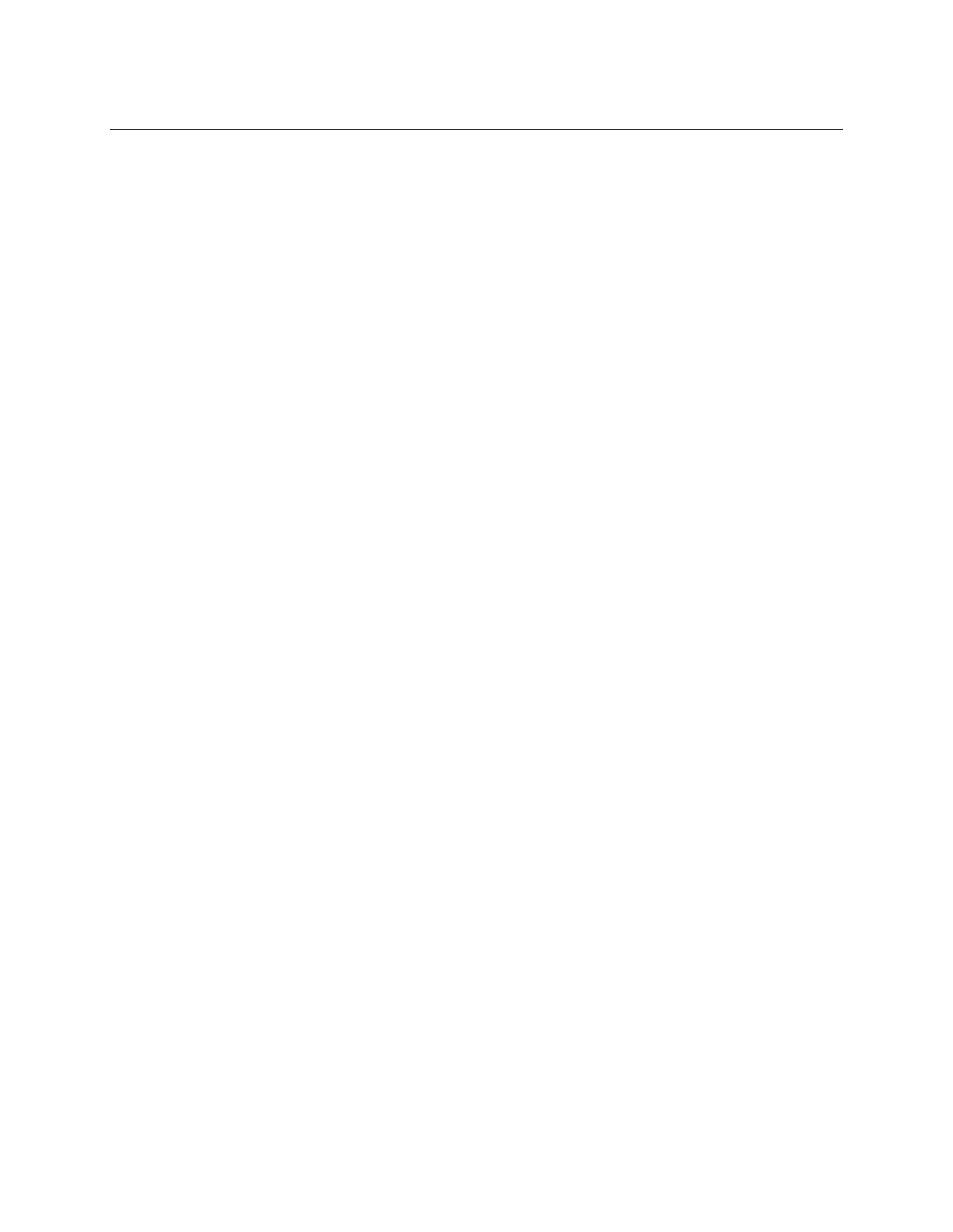# *INSERT COMMUNITY NAME HERE* **BY‐LAW NO.** *XXX* **Schedule B**

**Page 1**

The size of lettering for all signs shall be not less than the following heights based upon the following maximum viewing distances in direct line of sight:

| <b>Viewing Distance</b> | Letter Height       |
|-------------------------|---------------------|
| 3 m or less             | 2 cms               |
| 6 m or less             | 5 cms               |
| 12 m or less            | 7 cms               |
| 24 m or less            | 10 cms              |
| 24 m or more            | $15 \, \text{cm}$ s |